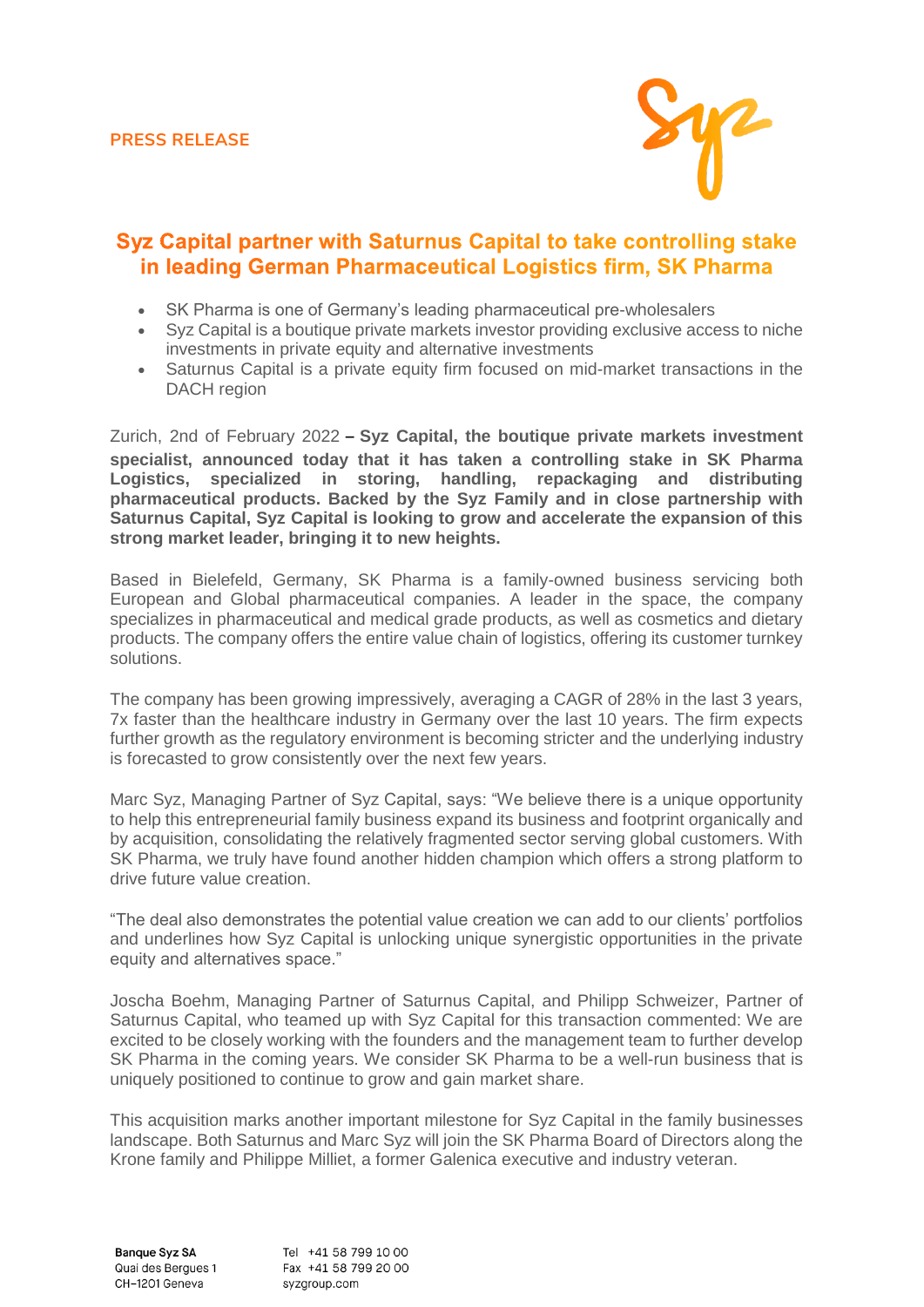

Stephan Krone, CEO of SK Pharma Logistics GmbH, added: "We believe Syz Capital and Saturnus Capital are ideal partners with significant experience investing in family-owned businesses to drive SK Pharma through its next growth phase and beyond, to create value for our customers and partners. They have a clear growth strategy for the future, the management team and myself are excited to partner with them and, together, build SK Pharma into a leading European player in the Pharma Logistics Industry."

 $-$  ENDS  $-$ 

## For more information, please contact:

Sherif Mamdouh, Head of Media Relations Tel.: +41 (0)58 799 41 18 Email: sherif.mamdouh@Syzgroup.com

## **About Syz Group**

The Syz Group is a family owned and managed Swiss financial group focused on good longterm investment performance, robust risk management, and personal service for clients. Entrepreneurs for centuries, the group was co-founded in 1996 by Eric Syz who still leads the firm alongside his two sons and a team of industry experts. Stable and secure – the Syz Group holds substantial equity, almost double Switzerland's regulatory requirements. The group serves clients across four main areas:

- Bank Syz offers private clients a genuine alternative to the traditions of Swiss private banking
- Syz Independent Managers provides the full services of a custodian bank to external asset managers.
- Syz Capital offers investors the opportunity to invest alongside the Syz family in hard to access alternative investments including private markets
- Syz Asset Management primarily invests the assets of Swiss institutional investors in bonds and money market instruments.

Syz clients share the group's long-term view and focus on building sustainable wealth for the future. Syzgroup.com

## Disclaimer

This press release has been issued by the Syz Group. It is not intended for distribution to, publication, provision or use by individuals or legal entities that are citizens of or reside in a state, country or jurisdiction in which applicable laws and regulations prohibit its distribution, publication, provision or use. It is not directed to any person or entity to whom it would be illegal to send such document.